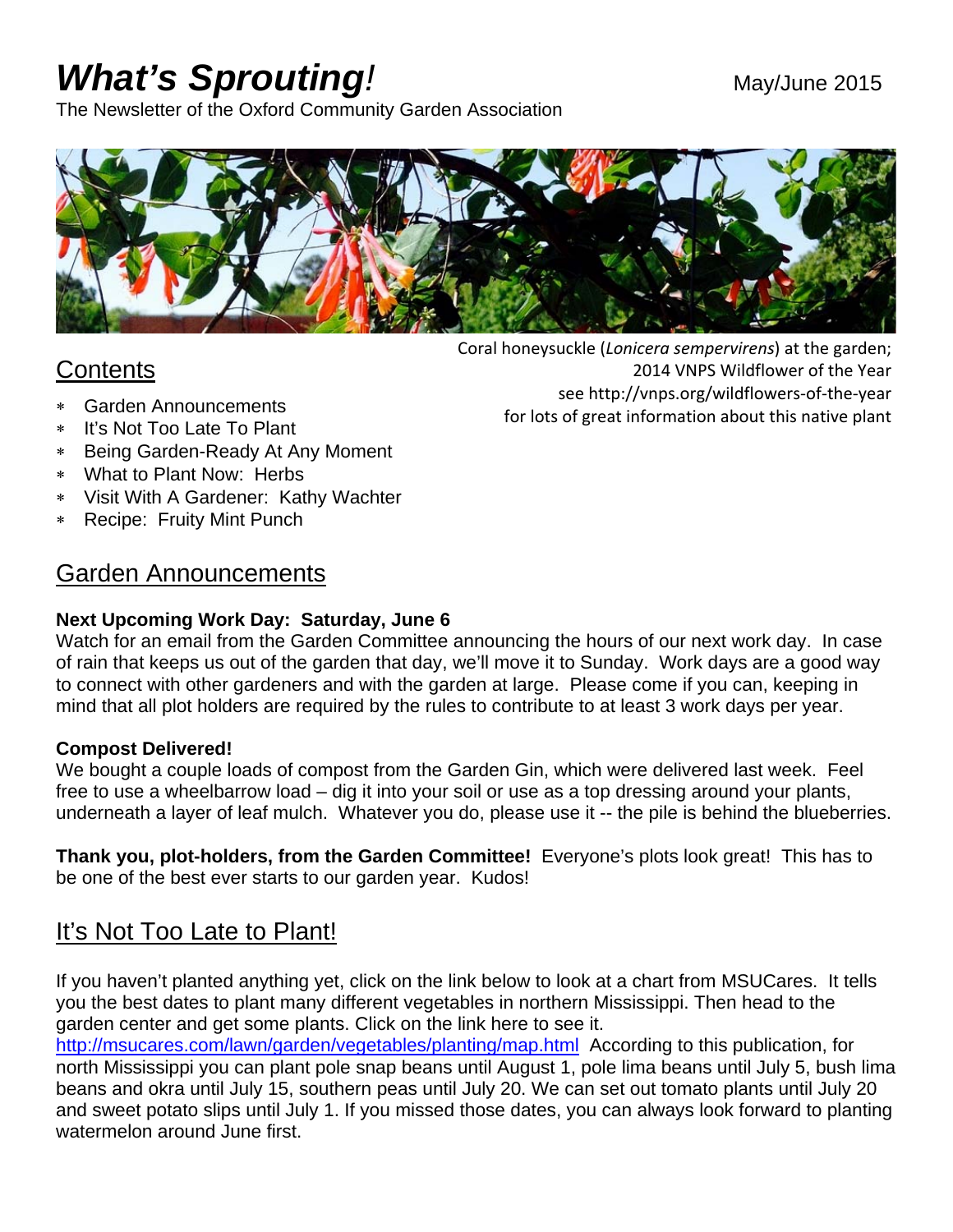When you get your plants planted, don't forget to top off your soil with a layer of real mulch. Mulching helps keep weeds down. It also reduces water evaporation from your soil and prevents splashing onto your plants when you water (which can spread soil-borne diseases). Leave a little bit of room around the base of your plants to keep that space aerated. We have a lot of leaf mulch-feel free to use it liberally!

#### Being Garden-Ready at Any Moment

You know your garden only requires a few minutes of work a week, maybe two or three days a week. So, why do you end up neglecting it sometimes? I have been gardening for several years at the Oxford Community Garden. As many times as I drive by the garden each week, I often felt unprepared to jump out of the car and spontaneously pull a weed or do a little watering. So, this year I decided to make a gardening box for my car. I found a plastic box with a lid that clamps on top. Then I filled it with the things I always wished I had: a sharp pruner, a pair of sunglasses, a container of fertilizer, some Benadryl, a bandage, some extra



gloves, and hair band and a big handkerchief to keep my hair out of my face. Finally, I included a big pack of wipes for when I get dirty but don't have time to go home and wash my hands before the next errand. You could also include your favorite sprayer nozzle or other tool, some markers or a scissors and a hat. I've just bought some sun block and a water bottle to add to the box.

If you have anything you do to make gardening easier, put a comment on the website or write to me at msglyptodon@gmail.com. Thanks.

## What to Plant Now: Herbs

I have experienced vegetable garden disasters --blossom-end rot on my tomatoes, beans with holes in them, and strawberries eaten by birds. Throughout all the difficulties, my herbs have kept growing. Of course, you can't feed your family on herbs, but they do make a meal much more interesting, so I always make sure to keep several varieties growing.

According to the MSU website: "Don't expect to harvest armloads of English Lavender blooms or great handfuls of French Tarragon. Sage and Thyme can be difficult to grow, disappearing mysteriously after a few years. Don't blame yourself. These perennial herbs should be considered short-lived plants in our hot, humid climate. Count yourself lucky if you get three or four years from these herbs before they pass on." I've never had much luck with lavender, and never tried to grow tarragon, but my sage, mint and oregano have been going for five years now next to a pot of parsley and chives. My rosemary died the winter before last when it got below zero, but it was doing well, too. Maybe the secret is that I grow them in partial shade in pots. My only problem has been that the deer eat them when it gets really dry in the summer, so sometimes I move the pots to the fenced part of my yard. (I liked imagining that the other deer shunned the deer that ate my chives because of its terrible breath). The only other care that I give them is to water when it's really dry and to shake some slow release fertilizer pellets on them in the spring. The MSU website goes on to mention that a major cause of failure with herbs in the south is a lack of drainage in the soil. They suggest using a container or a raised bed. Fortunately, most of the Community Garden has a lot of sand in the soil, so drainage is not a big issue. A raised bed certainly can't hurt, and it gives all your plants room to develop healthy roots. The herbs recommended for our area include Texas tarragon (*Tagetes lucida*), catnip, German chamomile, Spanish Lavender (*Lavandula stoechas*), chives, and mints. I keep my mints in a pot because they spread and take over.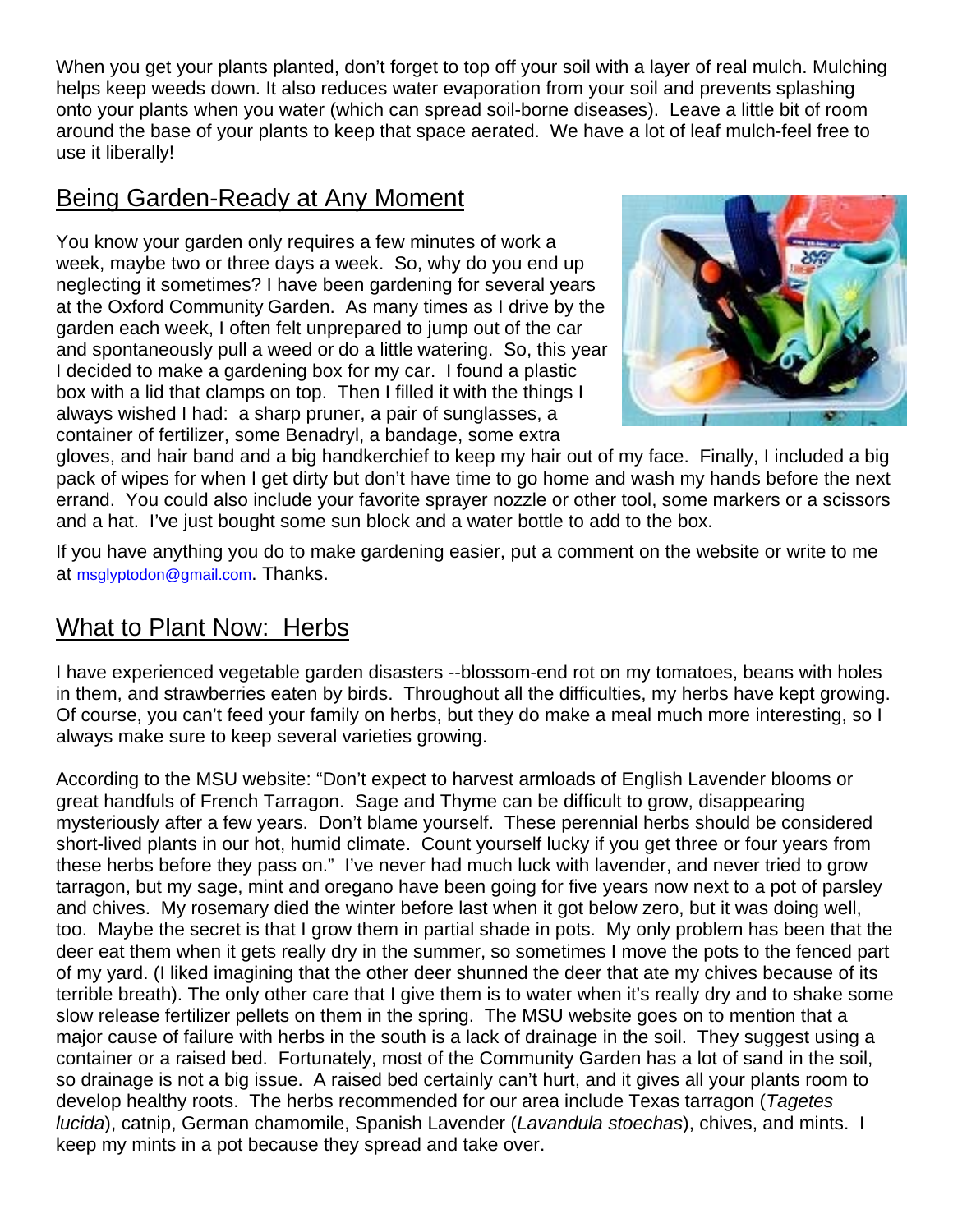# Visit With a Gardener

This month I met with Kathy Wachter, Oxford Community Garden Super member and Education Coordinator. Kathy moved to Oxford from Louisville, KY in 1997, and she has been working around family gardens most of her life. She's been volunteering with the Community Garden since the garden's second year.

In her first days with the Community Garden, Kathy worked on the Community Harvest plots, helping to expand and clear them. For three years, she served as the Community Garden's treasurer. She has a plot by the east side fence, where she grows arugula, cilantro, onions, and Errol Casten's cherry tomatoes with great success. Kathy also gardens at home, but confesses that some of her best crops there have come from "free," plants-- seedlings plucked out of her compost heap. These have included cantaloupe, watermelon and tomatoes. Turning the compost pile accelerates decomposition, but getting free seedlings gives you an excuse to just let it lie. Kathy admits that she never turns hers.

I asked Kathy about her favorite plants to grow, and they include herbs. Sometimes, when she has a lot of Rosemary, she donates it to Honeybee Bakery or the Lusa Bakery. I did not ask, but I'm hoping she gets a free scone once in a while.

Because she works in Marketing, Kathy is working on ways to help promote the garden. Some of her ideas include square foot gardening demonstrations, and having chefs grilling in the garden. If Kathy has taken your picture, you know that another of her projects is a plan to put everyone's picture on the website with plot numbers and first names. This is one way to help everyone in the garden to get to know each other better. She welcomes input and help from people who are interested in recruiting corporate sponsors or coordinating educational activities. Let her know what educational activities you would like to see in the garden this year. You can contact her at kwachter@olemiss.edu.

## Seasonal Recipe-Fruity Mint Punch

Have you noticed all the mint that has escaped from people's plots into the pathways and corners of the garden? This recipe is my way of trying to help control the spreading mint. There is chocolate mint at the southwest corner of the garden fence, but most of what we have looks like peppermint. Grab a handful and make yourself a delicious drink. I'm sure it will grow back soon.

#### **Fruity Mint Punch**

5 cups strong tea 2 cups fresh orange juice 1/4 cup fresh lemon juice 1 1/2 cups sugar 1/2 cup water 2 1/4 tablespoons grated orange rind 1/2 cup peppermint leaves (or other mint), chopped fine



Put tea, orange juice and lemon juice in a 2-quart pitcher.

In a saucepan, combine sugar, water and orange rind. Heat to boiling over high heat. After boiling for 5 minutes, remove from heat and add mint. Cover and steep for 5 -10 minutes. Strain, put in pitcher and serve cold.